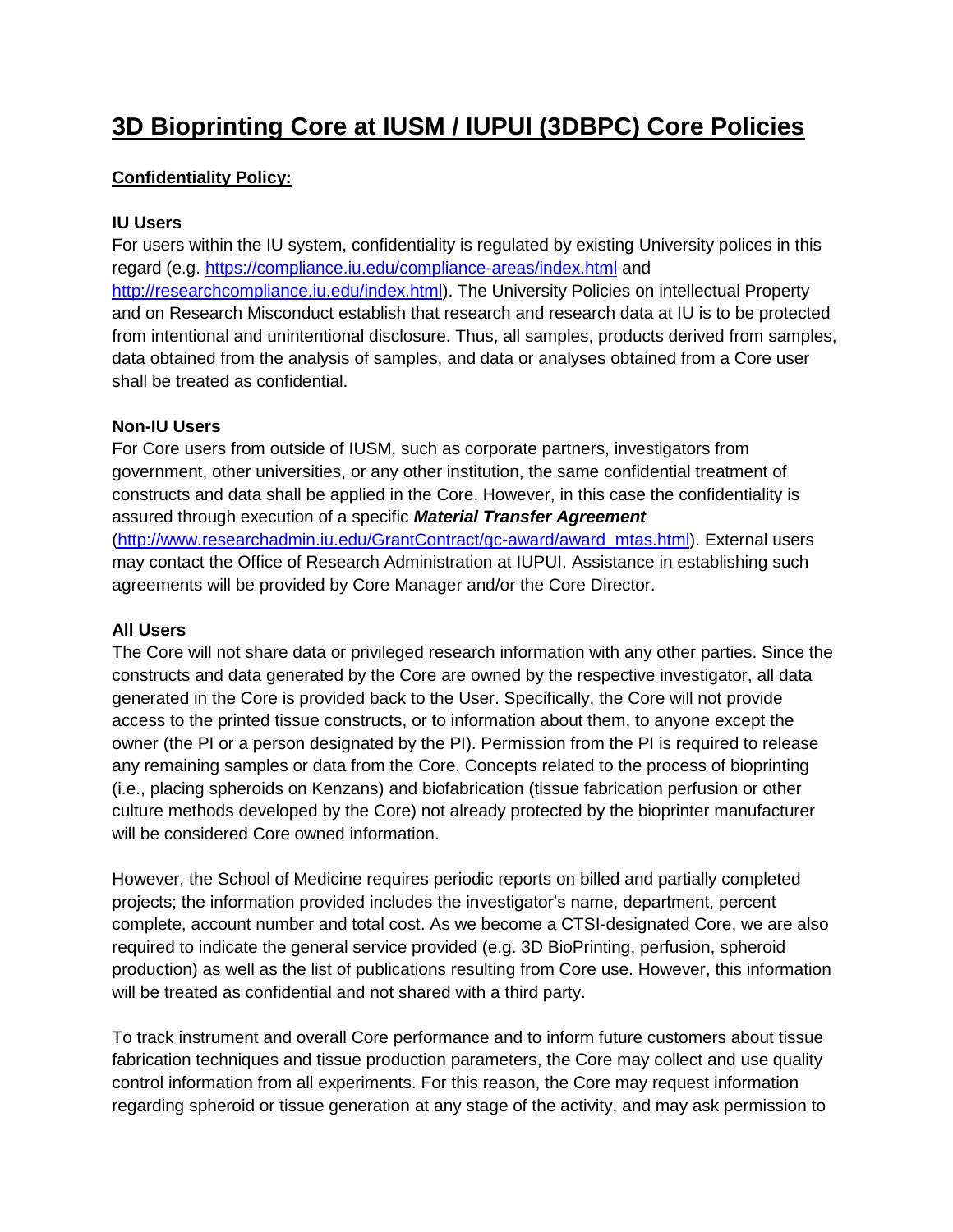use this information (de-identified, if not specifically permitted by the User) for guidance of other investigators and to develop a catalog of fabrication parameters.

Whenever it applies, digital copies of a user's activity or pertinent information about it will be archived in a secure server (encrypted, password-protected), which access is restricted to the authorized Core personnel only. However, although we may archive copies of generated data, it is the responsibility of the user/investigator to maintain all data for their own records. The Core is not responsible for the loss of archived data.

#### **Equipment and Supply Care Policy**

Core Personnel will ensure the Regenova Bio 3D printer and Kenzans are in working order prior to being released for use by a user. If any questions arise during use, please contact Core personnel before performing an unfamiliar operation. Principal Investigators are responsible for any damage to the Regenova or Kenzans used by users in their lab.

#### **Recovery/Payment Policy:**

Payment is expected for any material service rendered by the Core, beyond the initial consultation. A list of the specific fees will be provided to the users at the beginning of their project. An IU account number or a purchase order number (PO#) must be provided before service is provided. In addition to the account number and expiration data, the PI or the PI designated person responsible for payment, must sign and date the agreement.

Full payment is expected if data are obtained, regardless of whether or not it represents the result expected by the investigator. No 'partial payments' are considered at this time, for any of the Core's services.

Our mechanism for initial quality control is to perform free spheroid scanning to achieve optimized spheroid and test print for a nominal fee to determine if your spheroids can be printed. Our guidelines for sample submission include quality control information. If an investigator wishes to attempt a print without performing scans or a test print, we will do our best to print a competent construct from the spheroids provided in the time allotted. However, if the samples fail at any stage of our print, we will stop the process (or suggest that users stop the process) and consult with the investigator (who should be present) about how to proceed. In any case, we will expect partial payment to recover the costs associated with the aborted experiments (time used and/or percentage of project complete).

The Core bills at the end of every month. For experiments which are comprised of multiple batches for processing, billing may occur as each batch is completed. Work cannot be billed before it is completed (e.g. to meet a grant expiration date); it is investigator's responsibility to get a no-cost extension or schedule work in a manner that it can be billed before your grant expires. We will let you know at submission time if there is a possibility that we will not be able to complete your project before expiration of your grant.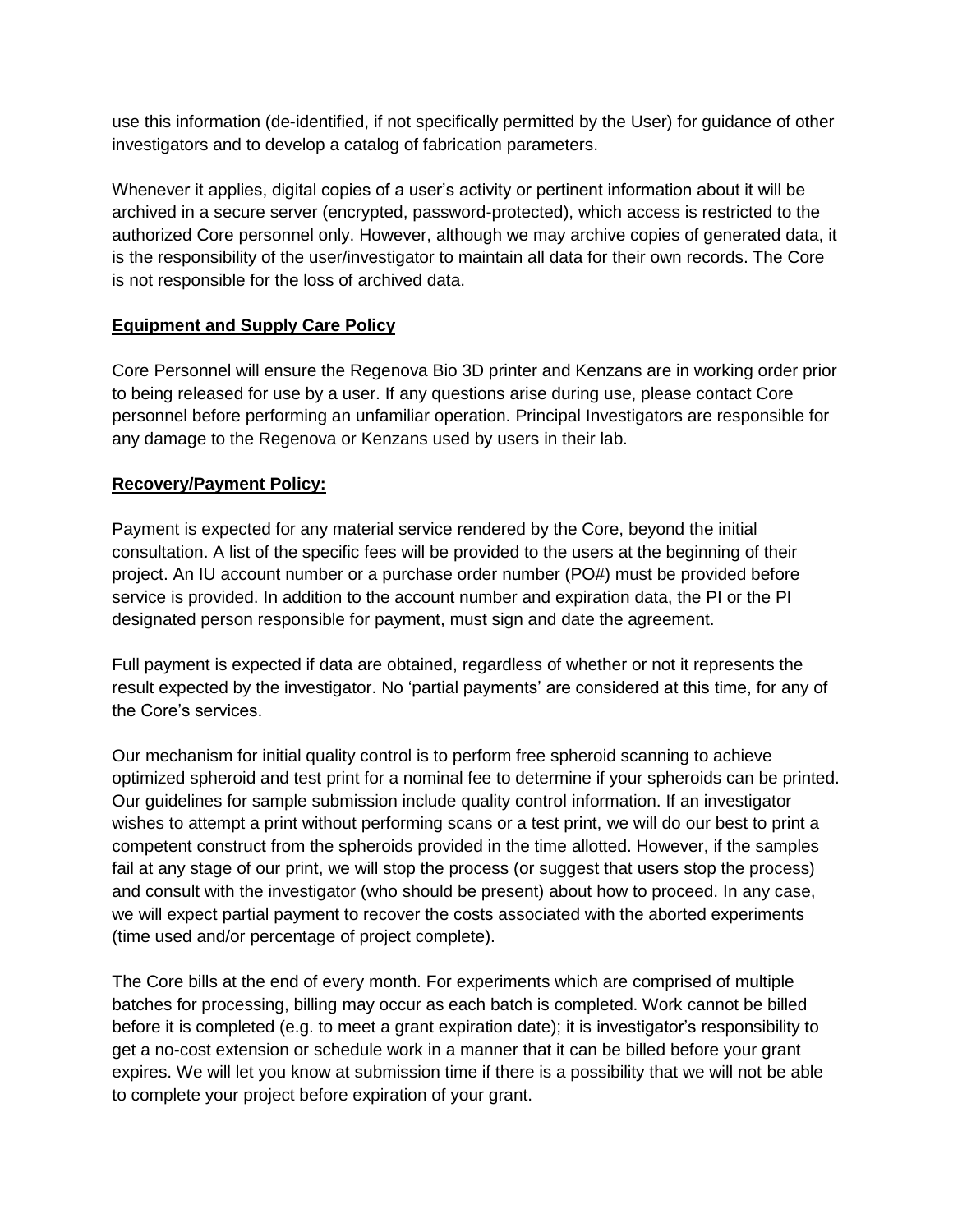#### **Prioritization of Work Policy:**

Core service requests are initiated through email with the Core Director. These requests are honored on a 'first come, first served' basis. However, a negotiable priority will be applied to the Major Users vs. Minor users, as defined by the Shared Instrument Grant proposal. Requests for urgent attention are considered by Core personnel on an ad hoc basis, upon consultation with the already scheduled users.

Researchers communicating their new interest in using the Core services will then be sent a Consultation Form (see attached draft) to fill out. Following consultation, all requests are approved by an authorized representative of the Core, and the financial account is set up in the system. Only then will the bioprinter be reserved using the online calendar. Minor rearrangements of this scheduling may be made when reagents or supplies are backordered from our supplier or if a minor shift in schedule can make better use of the equipment.

We reserve the right to break up larger experiments into batches if it will make better use of the equipment and allow us to minimize delays to small experiments. Delays can happen when the equipment fails or when there is high traffic on the instrument. The customer will be notified by email when this occurs.

## **Publication, Authorship, and Acknowledgement Policies:**

Expectations of authorship for Core personnel will be discussed at the beginning of the project with the Core Director and/or the Manager. In general, authorship is not required and will be considered inappropriate for Core personnel that provides only material assistance with the project,

However, if there is significant intellectual and/or organizational effort of Core personnel to the work described in the manuscript, authorship is warranted and expected. For example, expert spheroid production, or tissue fabrication by the Core personnel that is required in support of claims in a manuscript or patent, warrant authorship.

It will be made clear to investigators utilizing the Core that the recovery of Core expenses through the Core cost recovery system does not exclude the possibility for authorship for Core research personnel, when justified. Similarly, authorship does not substitute for payment of Core expenses for services rendered.